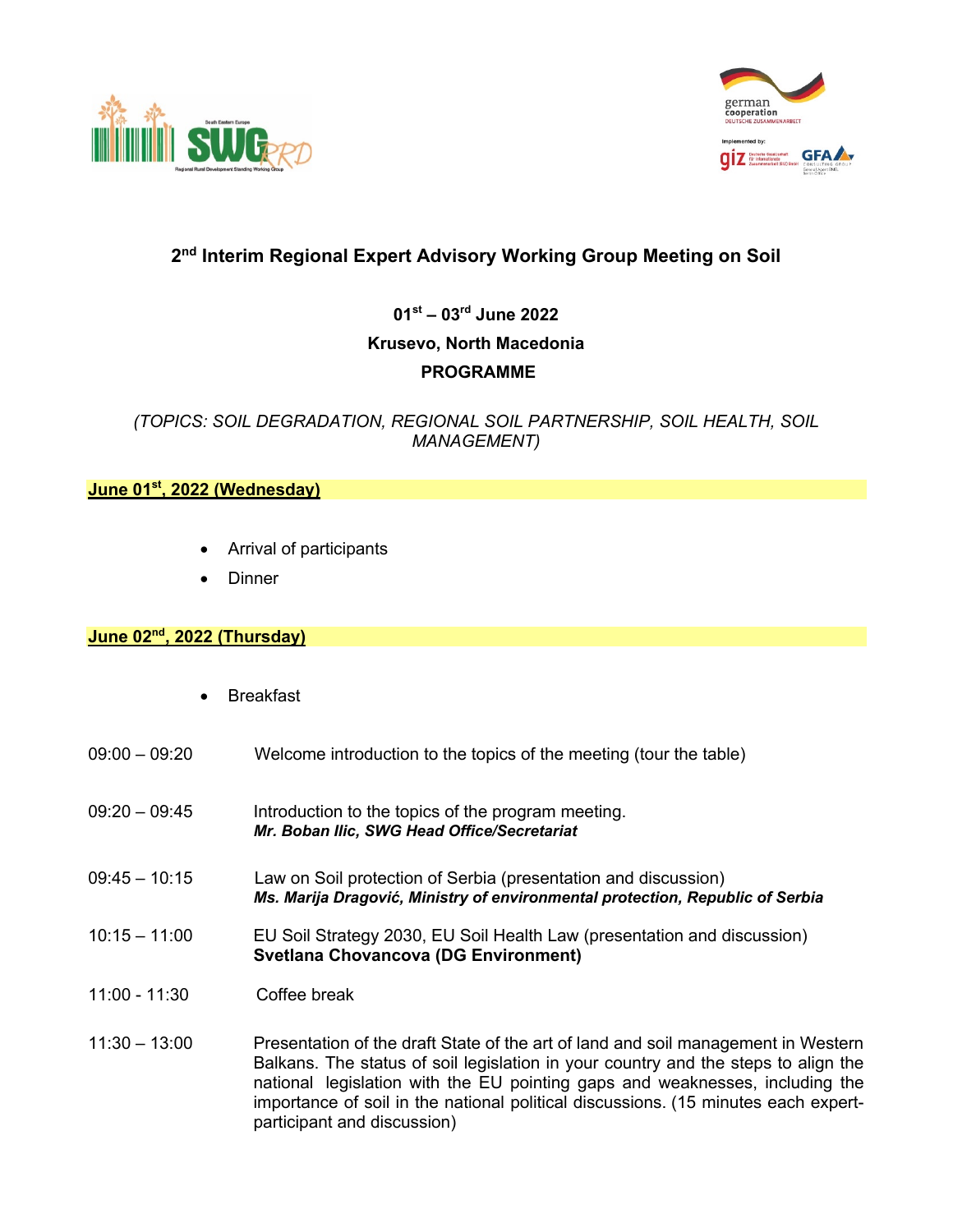



- 13:00 14:30 Lunch break
- 14:30 15:15 Summary of the outcomes of the Bar meeting. Presentation of the Regional Assesment on Soil (Questions, comments, discussions, suggestions for the drafts national reports)

*Ms. Dragana Vidojevic, Regional Expert*

- 15:15 16:00 Soil monitoring in Germany from the soil evaluation 1934 up to the continuous agricultural soil condition monitoring *Christian Wiese, Environmental Office of Stendal Distric*
- 16:00 16:30 Coffee break
- 16:30 17:00 Presentation and discussion of the project EU4Green *Mr. Sigbert Huber, Umweltbundesamt (Environment Agency Austria)*
- 17:00 17:15 Discussion and wrap up of the day
	- Dinner (outside of the hotel)

## **June 03rd, 2022 (Wednesday)**

- **Breakfast**
- 09:00 09:15 Wrap up and summary of the discussion of the day before
- 09:15 10:45 Reviewing of the documents prepared, discussion for the establishing of the regional soil partnership *Moderator TBC*
- 10:45 11:15 Coffee break
- 11:15 12:00 Discussion and drafting operational plan and actions of REAWG soil and defining the goals and expected deliverables for the next meeting
- 12:00 13:00 Lunch